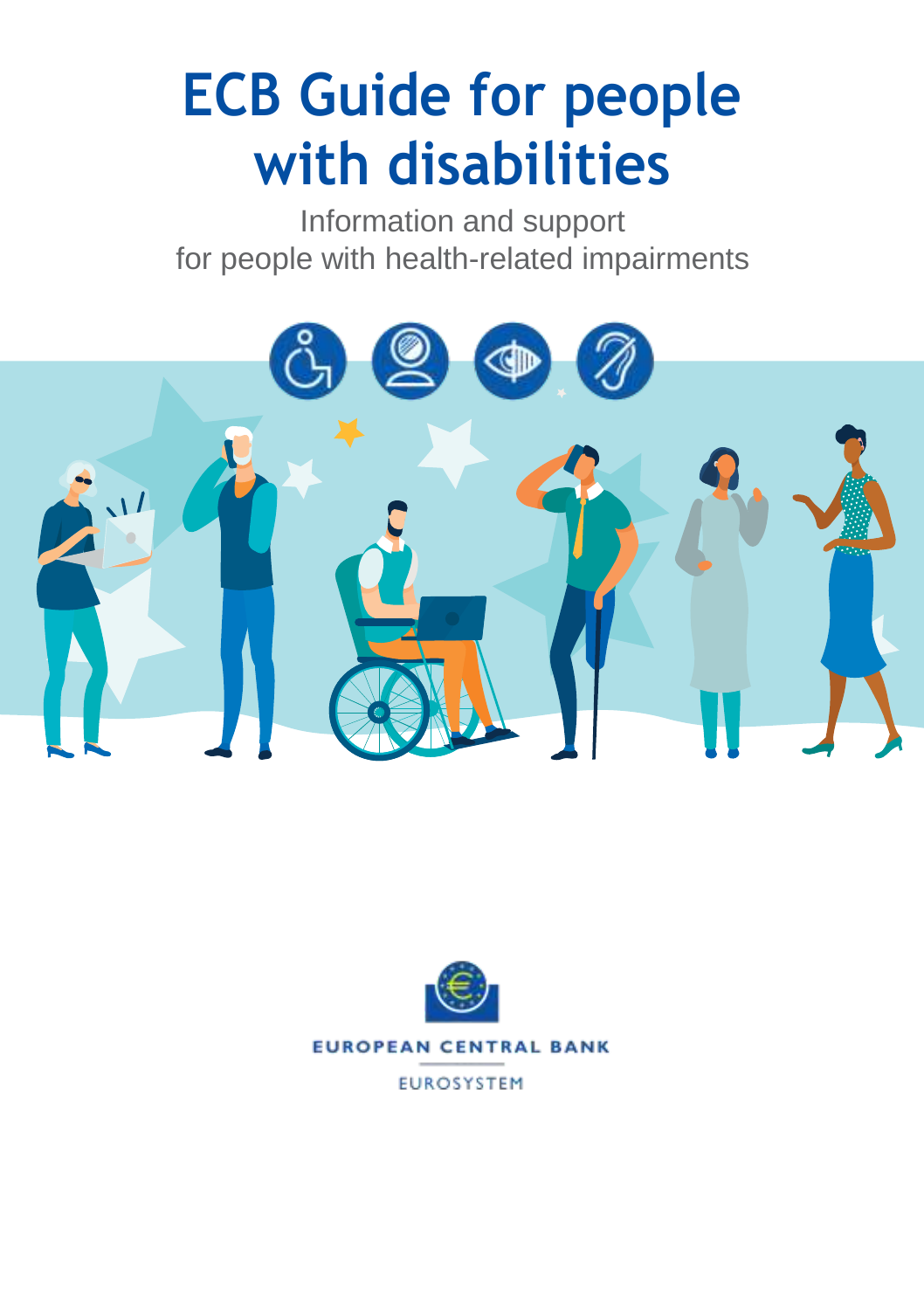# **Disability at the ECB**

At the ECB, we aim to create a working environment that is open, inclusive and accessible to all colleagues, including those with a disability.

We define "disability" in accordance with the concept formulated by the UN Convention on the Rights of Persons with Disabilities, as follows:

"A limitation which results in particular from long-term physical, mental or psychological impairments which, in interaction with various barriers, may hinder the full and effective participation of the person concerned in professional life on an equal basis with other workers."

# **Accessibility at the ECB**

#### **Physical accessibility**

The ECB main building was put into operation in 2014. It was designed in accordance with German building regulations and recommendations for barrier-free accessibility. The leased buildings in the city centre provide similar standards of accessibility.

If you have certain mobility needs, please contact the service numbers listed below for further information prior to your first visit to any of our ECB premises.

#### **Digital accessibility**

The ECB's website and intranet comply with Web Content Accessibility Guidelines 2.0, Level AA. We strive to offer accessible content and aim to consistently improve our standards so as to strike a sound balance between visuals, graphically-advanced features, performance and accessibility.

## **DiversAbility Network**

The DiversAbility Network is the professional network for all ECB staff with long-term health-related impairments. Please contact this network to discuss your experiences and find support from our colleagues.

 $\boxtimes$  [Diversability.Network@ecb.europa.eu](mailto:Diversability.Network@ecb.europa.eu)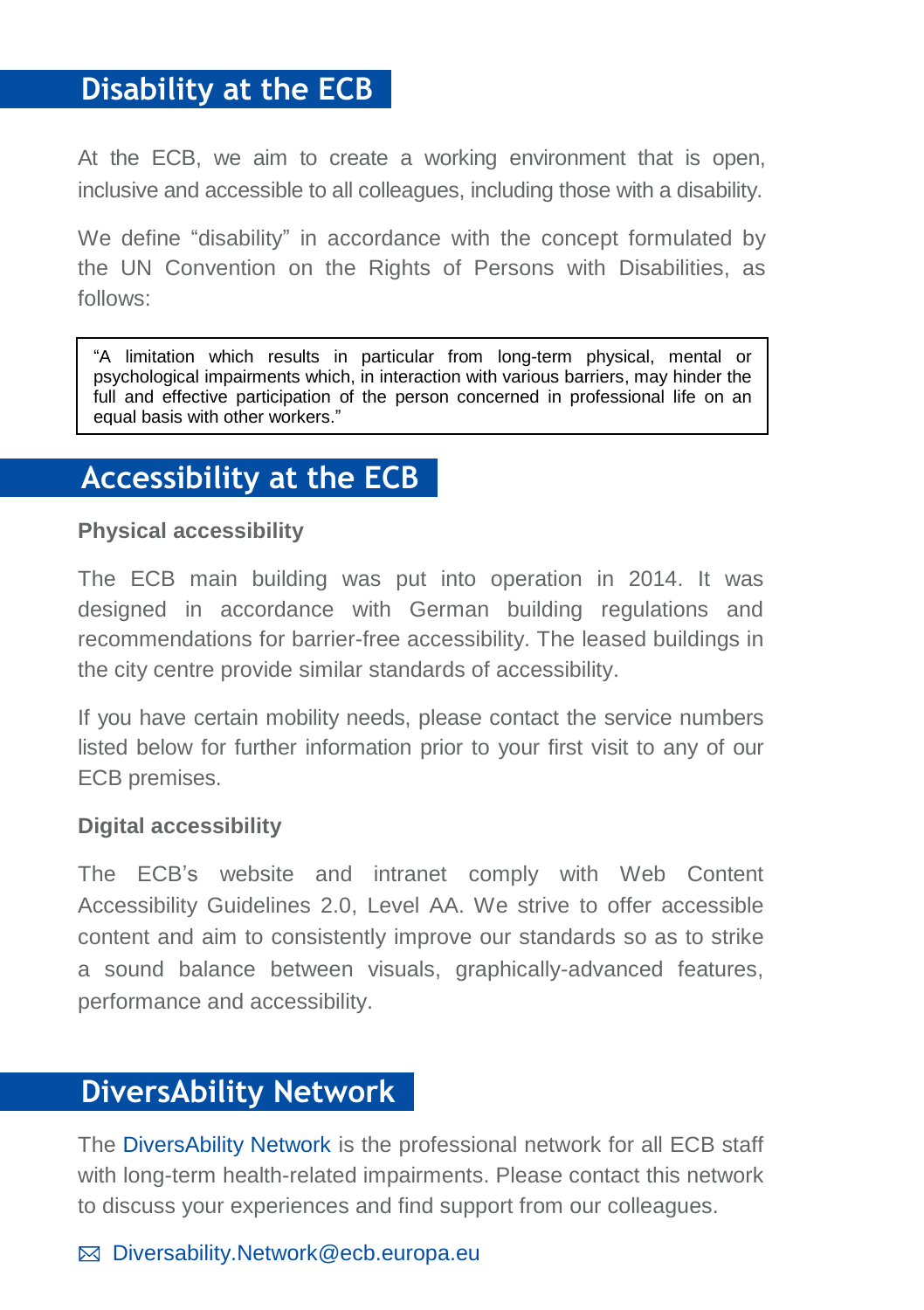# **Reasonable accommodation at the ECB**

To facilitate inclusion at work, the ECB provides "reasonable accommodation" to people with disabilities who request it, unless this were to imply a disproportionate or undue burden (e.g. unreasonable costs, a compromise of colleagues' safety, etc.). The focus is very much on colleagues' needs to carry out their job-related activities smoothly and to excel in the workplace on a day-to-day basis.

Examples of "reasonable accommodation", fully or partially financed by the ECB, include:

- provision or modification of equipment, technical aids or devices (e.g. adapted screen, text-to-speech software, specific keyboard/mouse, adapted office desk and chair);
- making existing facilities more accessible to people with disabilities (e.g. designated parking spaces );
- reorganisation or reallocation of tasks, where possible;
- car vehicle adjustments to accommodate wheelchairs;
- flexible working arrangements subject to business needs (e.g. part-time, teleworking, etc.);
- adjustments during the recruitment process, for example additional time for written tests or the use of screen readers.

# **ECB health & long-term care insurance**

Coverage by the ECB's health insurance (Allianz Care) is not subject to prior medical examination for insured members. The table of benefits published on Allianz Care's website provides information on your benefits and entitlements. Contact the ECB Allianz Care Helpline to discuss benefits and entitlements in detail, to participate in the chronic conditions management programme or to request recognition of a serious illness or disability. Depending on your condition, you may be eligible to receive long-term care benefits.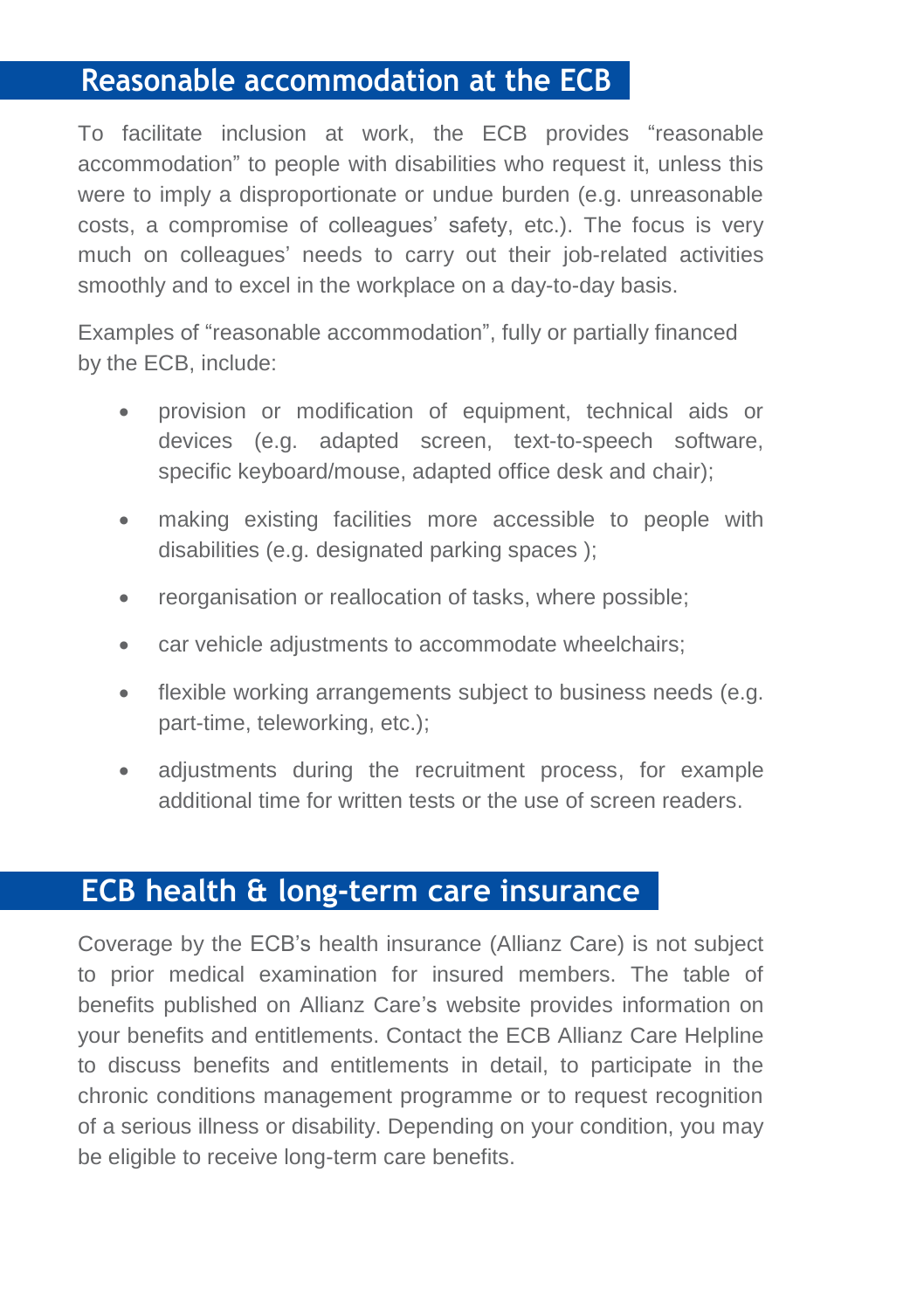# **Our services**

#### **Recruitment Team**

Provides relevant information and organises support required during the recruitment selection campaign, e.g. tests and interviews.

#### $\boxtimes$  [recruitment@ecb.europa.eu](mailto:Diversability.Network@ecb.europa.eu)

#### **ECB Medical Centre**

Provides medical assessments for any request for reasonable accommodation or other support.

#### $\boxtimes$  [Medical.Centre@ecb.europa.eu](mailto:Medical.Centre@ecb.europa.eu)

#### **HR contact on disability**

Provides general information about the ECB's disability framework.

#### [Hannah.Kress@ecb.europa.eu](mailto:Hannah.Kress@ecb.europa.eu)

#### **Staff Info Point**

Provides information about support available in the Rhein-Main region, for example, social assistance, contacts for car vehicle adaptations, contacts for rental market accommodation, and much more.

#### Point[S@ecb.europa.eu](mailto:Diversability.Network@ecb.europa.eu)

#### **Rhein-Main Community Care Assistance**

Provides hands-on support on the German social benefit system and social support in the Rhein-Main area

#### https://www.insite.de/de/ecb-rmcca

#### **Safety at Work Team**

Supports in addressing physical barrier issues related to your workplace.

#### ⊠ [safety@ecb.europa.eu](mailto:safety@ecb.europa.eu)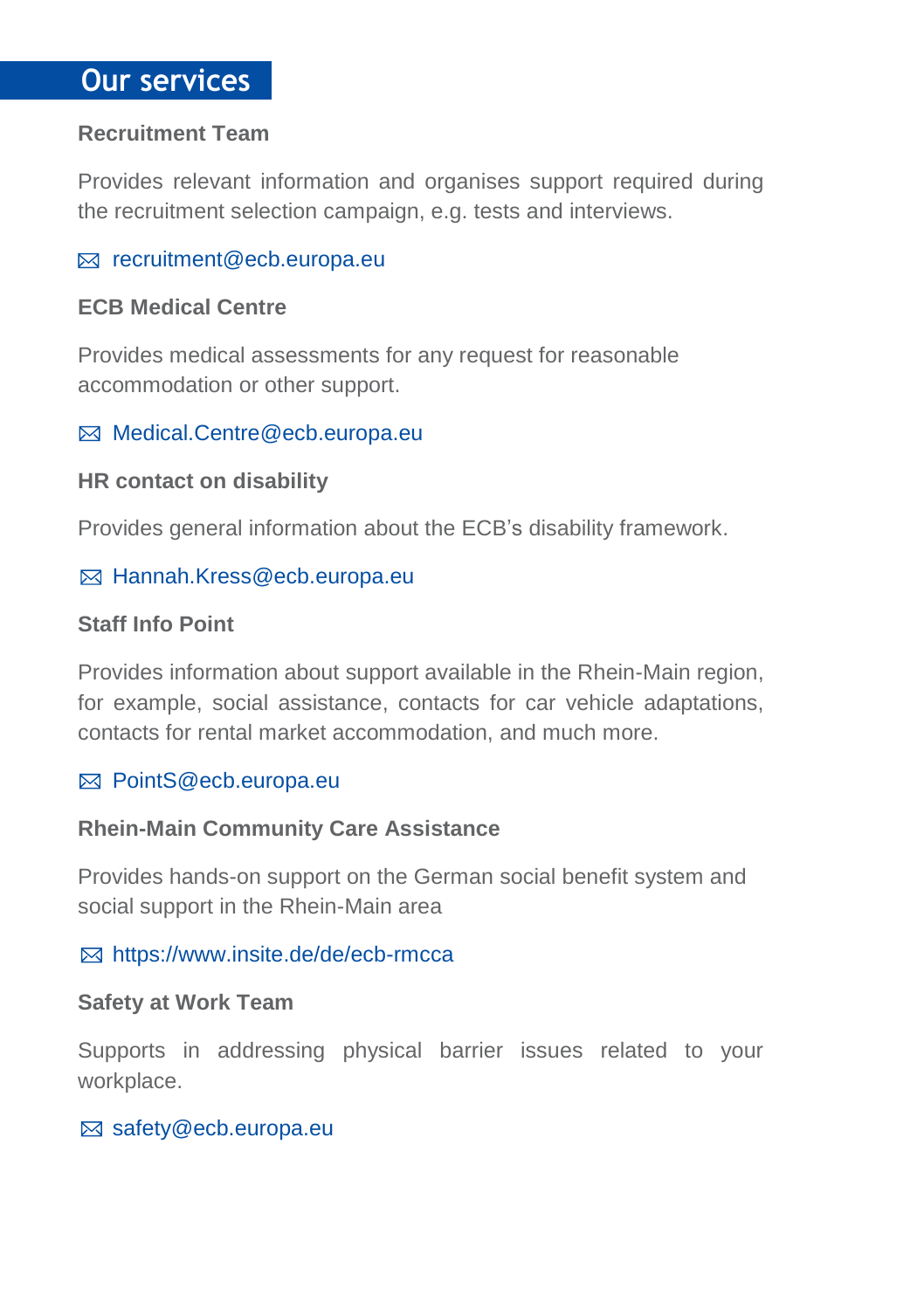#### **General information**

Consult the Frankfurt city guide for people with limited mobility or visual impairments. A hardcopy in German is available for you from the Staff Info Point or, alternatively, refer to the [online version in](https://www.frankfurt-inklusiv.de/online-stadtfuehrer.html?L=1)  [English,](https://www.frankfurt-inklusiv.de/online-stadtfuehrer.html?L=1) including an A-Z Directory.

#### Additional links:

## [www.einfach-teilhaben.de](http://www.einfach-teilhaben.de/), [http://www.gemeinsamleben-frankfurt.de](http://www.gemeinsamleben-frankfurt.de/), [https://www.netzwerk-inklusion-frankfurt.de](https://www.netzwerk-inklusion-frankfurt.de/)

Frankfurt is a vibrant city, with something for everybody. Yet, not all places are easily accessible, therefore please consult [BarrierFree](https://www.germany.travel/en/ms/barrier-free-germany/where-to-go/frankfurt.htm)  [Frankfurt](https://www.germany.travel/en/ms/barrier-free-germany/where-to-go/frankfurt.htm) to check accessibility to leisure and recreation venues in **Frankfurt** 

#### **Certifying your disability status**

As things currently stand, there is no official mutual recognition of disability status between EU Member States. The legal basis in Germany for determining your disability status and for gaining access to a number of associated benefits is the Schwerbehindertenausweis. Please note that it is currently not possible to exchange an existing

national disability card for the German Schwerbehindertenausweis. Therefore, if you plan to stay in Germany for longer than a year, it may make sense to apply for the recognition of your disability status in Germany. The Staff



Info Point is happy to provide you with further information on this application process.

#### **Contact with relevant German authorities and bodies**

The Staff Info Point can provide you with contacts to the relevant German authorities and bodies (e.g. Integrationsamt, Integrationsfachdienst, Sozialrathaus, Erweiterte Unabhängige Teilhabeberatungsstellen).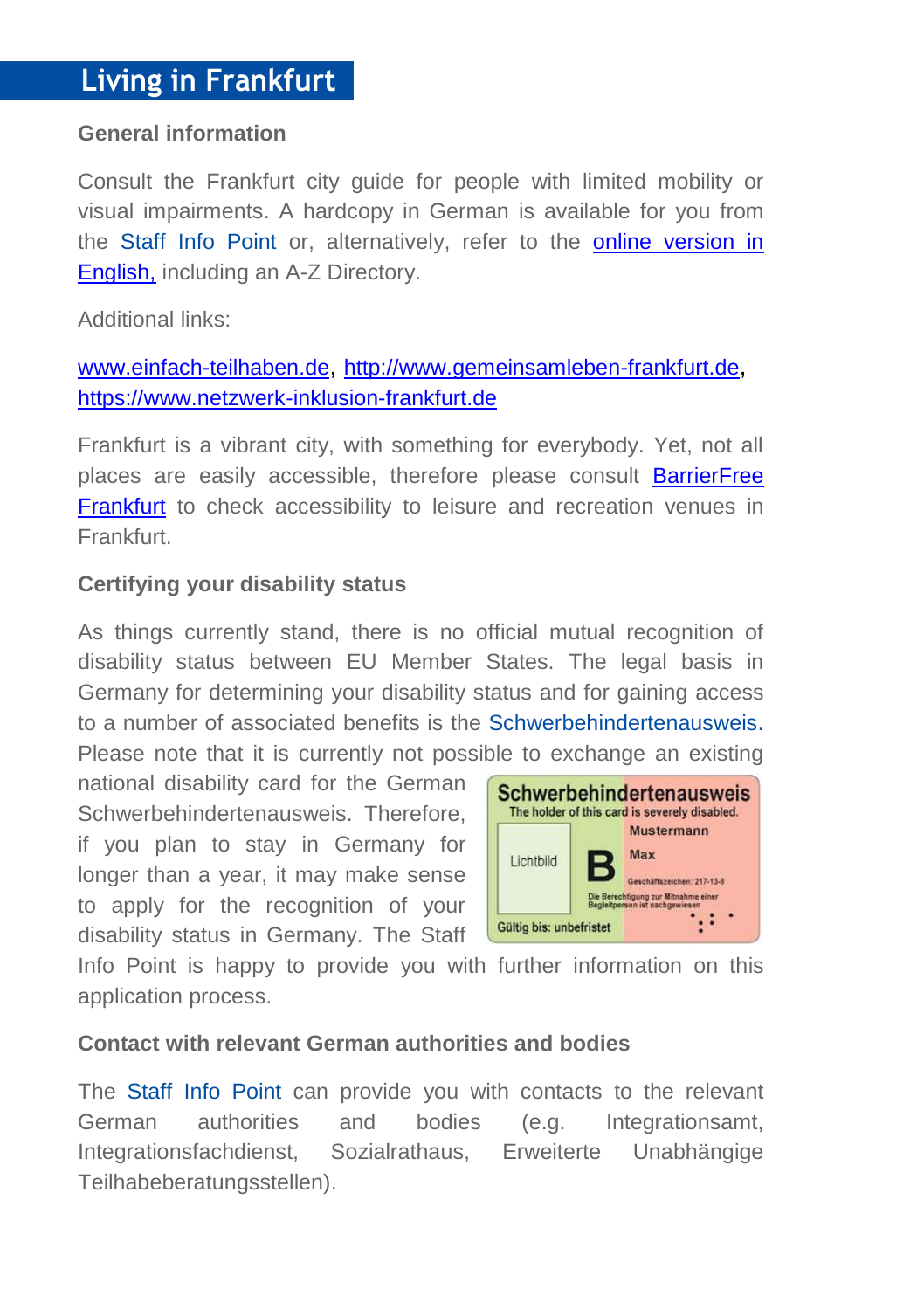## **Accommodation**

Please contact the Staff Info Point to enquire about available options on the rental accommodation market.

### **Transport**

Information on accessibility to the public transport system in the Rhein-Main region: [https://www.rmv.de/c/de/fahrgastinfos/rmv-fuer-alle](https://www.rmv.de/c/de/fahrgastinfos/rmv-fuer-alle-lebenslagen/mobilitaetseingeschraenkte/)[lebenslagen/mobilitaetseingeschraenkte/](https://www.rmv.de/c/de/fahrgastinfos/rmv-fuer-alle-lebenslagen/mobilitaetseingeschraenkte/)

Wheel chair accessible taxis:

<http://www.cebeef.com/> (opening hours to book taxis are from 08:00 to 16:00 weekdays)

<https://www.fahrdienst-rumpf.de/>

Please note English-speaking taxi drivers are available upon request, but the pool is limited.

## **Parking**

The blue disability parking permit badge may also be used in Germany. If you do not already have one, we recommend obtaining one. If your car vehicle number plate is not from Germany, but from your home country, you need to request it in your home country.



## **Shopping**

Shops geared towards mobility and daily living aids are called Sanitätshaus in German. Here are a few addresses in the city of Frankfurt:

- Sanitätshaus Raab, Schäfergasse 12, Frankfurt., Tel.: 069/9287 0549, English-speaking shop assistants are generally available;
- Sanitätshaus Raab, including a Rehabilitation & Orthopaedic department, Leipziger Str. 13 , Frankfurt., Tel.: 069/777 633, English-speaking shop assistants are generally available;
- Sanitätshaus Pauli, Schweizerstr 70, Frankfurt, Tel.:069/9621 580, English-speaking contact person: Mr Heisters.